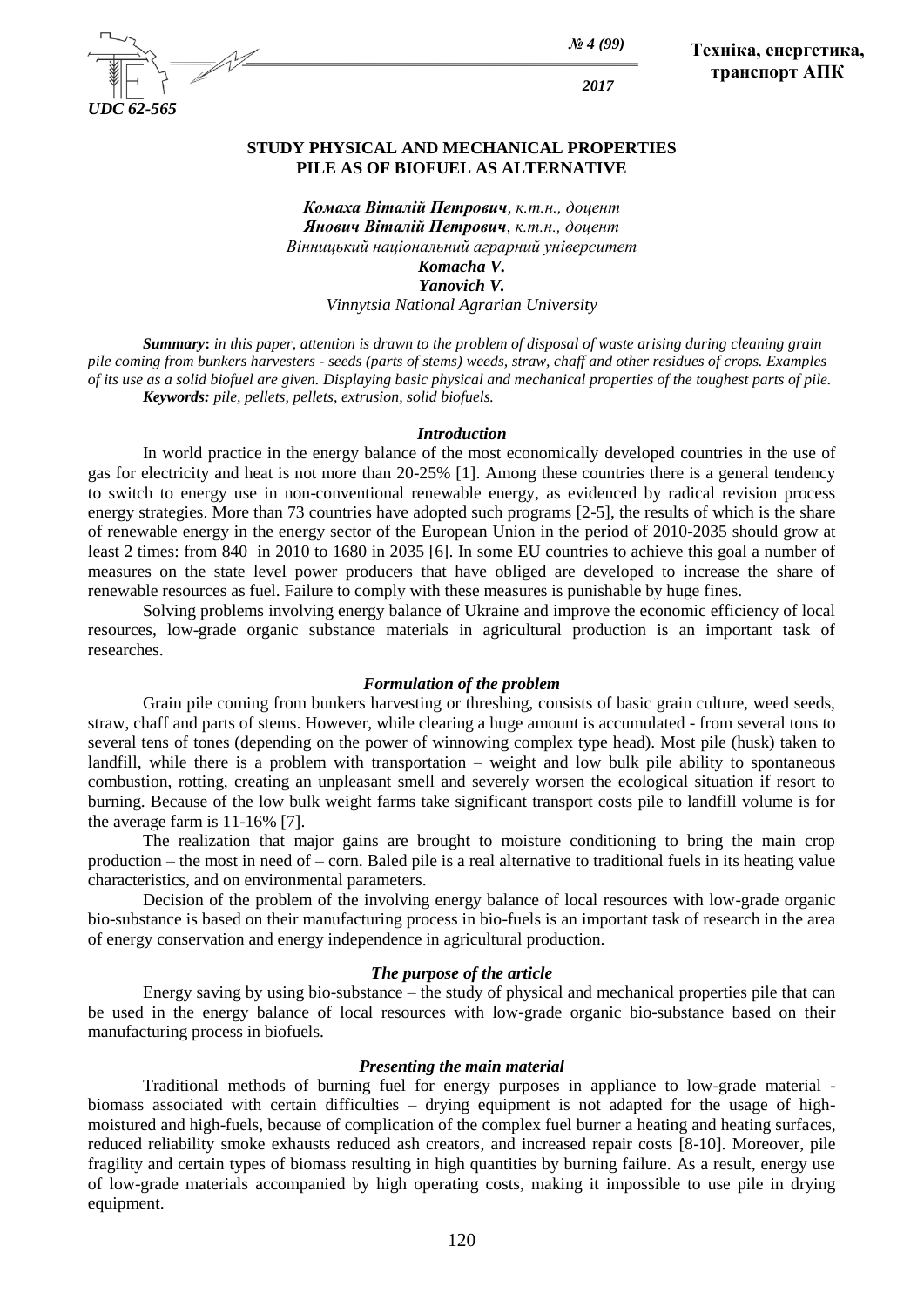*2017*

By modern methods of energy production that can effectively recycle low grade bio substance, combustion in a fluidized bed can be included [11], the use of low-temperature vortex furnaces [12] conversion [13] or catalytic combustion. [14] However, the following methods require a minimum significant investment to replace or upgrade existing equipment at the moment, which leads to long payback period. This situation shows the need to continue to seek ways of processing low-grade biofuels for efficient energy use.

Today, the most promising direction for objects «small» energy for the agricultural enterprises is processing low-grade bio substance to composite solid fuel (CSF), such as briquettes, pellets, granules and so on. Interest in this area is caused by that CSF due to improved thermal performance for high combustion efficiency and economy, it does not need to invest in the modernization construction of dryers. CSF production in Ukraine started in the early twentieth century, but in the second half of the development of this trend stalled due to the low cost of oil and gas. Since the late 90s to the present, processing raw materials in CSF again causing concern, as evidenced by the number of plants for its production (production lines Ruf, Nestro, Pini & Kay, Zhasko et al.). A large number of patents and publications on the subject.

CSF is used for auxiliary boiler farms. The main disadvantage of CSF in modern production of lowgrade materials is the usage in energy-intensive stage of forming stamping, which cost sometimes exceeds half the cost of the entire production line. This leads to high production costs and not under competitive in the energy market prices: higher cost of manufactured CSF compared to analog low-grade fuels from organic material. Reduction efforts are needed in the formation CSF, leading to the use of sticky substance that allows the use of less energy-intensive pressing device and, therefore, reduce the cost of equipment, thereby reducing the production cost of fuel from bio-substance.

In addition, technological approach of processing low-grade bio-substance, necessary to its physical and mechanical analysis. As pile heterogeneous composition (weed seeds, chaff of the stem), for the installation of necessary consolidation efforts will conduct research for the most solid component. According to the analysis of pile is a stem (see. Fig. 1).



*Fig. 1. The test samples*

The remains of the stem in pile characterized by heterogeneity; cuticized the outside (covered with a dense film) and inlaid silicon. The coefficients of friction of various parts of the stems that are in pile are about similar, for example, in wheat, barley and other major crops.

Efforts to break the stems as much is 187-196 H, deformed, as in our case, 120-140 H, chaff 107-39 N. The presence of seeds and stalks of weeds parts increases the strength of the entire 25-40%.

Pile stiffness is within  $(245-588)$   $\cdot$  104 N / m<sup>2</sup>. With increasing pile humidity stiffness decreases - in humidity of 65%, it is (120-300)  $\cdot$  104 N / m<sup>2</sup>, which ensured the introduction of a total weight of mortar.

The stems of crops are elastic, compared with stems of weeds critical bend radius ranging from 10 to 45 mm. Average specific work of cutting the stems of weeds is  $9.6 \cdot 103 \text{ J} / \text{m}^2$ , straw cereals – (3-7) 103Dzh / m<sup>2</sup>. This increase in the proportion of characterizing the increased strength stems of weeds.

As a result of separation of the grain mass of stems in satin pile are ready for extrusion composition has the following specifications:

- Bulk density of about  $180-200$  kg / m<sup>3</sup>;

- The average length of the major components pile 0.5-1 cm;
- Shape factor  $\sim$  5.10;
- Flowability 45°.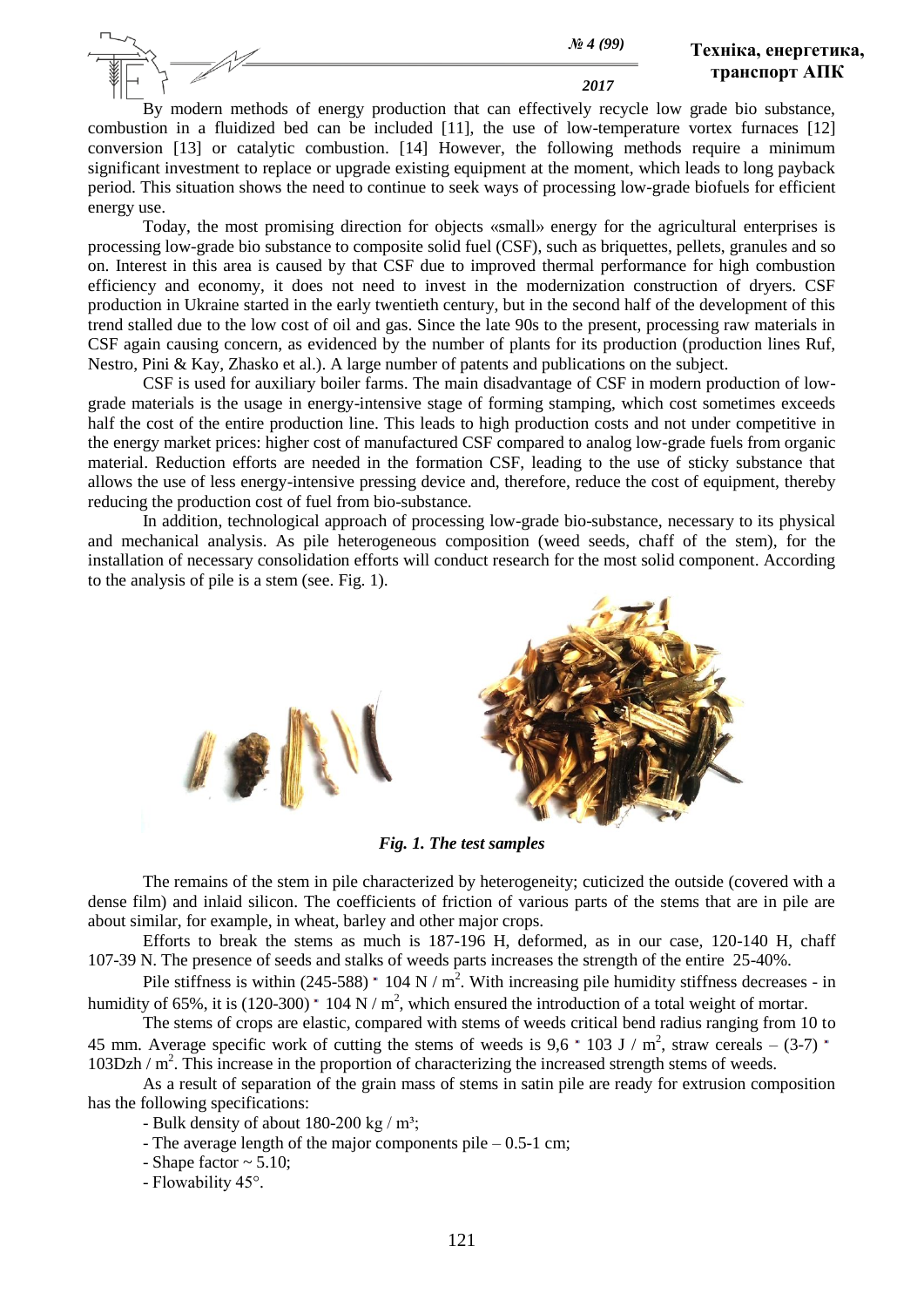

*2017*

**Table 1**

The generalized structure investigated pile shown in the table.

| Components       | ellulose | ihinـ | Pentosan  | Aqueous<br>extract | fats,<br>Resins,<br>wax | Ash   |
|------------------|----------|-------|-----------|--------------------|-------------------------|-------|
| $\%$<br>Contain. | 42-44    | 20-22 | $Q_{-}$ . | ┒–<br>ັັ           | 4-6                     | 16-18 |

Ash, which is ballast in pile is formed by burning. The composition and properties of ash depend on the conditions of combustion. When burning on open air, that is, in conditions of oxidative medium, ash, which is dominated by silicon as the main component will be from 80 to 90% of the total content. Ash content vary depending on the silica, and the number and the type bio-substance mode of combustion. When the content of the active silica to 80% by weight, the range of values of this index within the parameters of combustion can be from 40 to 95% [16]. Thus, the basic parameters of the burning of low-grade biofuels are the temperature and duration of combustion.

There are several methods of burning, which are divided into controlled and uncontrolled. By way of uncontrolled burning methods include the natural flow of air needed for combustion and controlled way with regulated supply of air for combustion pile.

Chemical analysis of ash is obtained by controlled burning pile shows its decrease – at 20%.

Advantages of received products (CSF) the following:

- Versatility, allowing the use of a wide range of CSF fuel-melting layer device type;

- High calorific value significantly reduces fuel during combustion;

- High strength, which is formed by introducing mortar will reduce the impact of CSF hygroscopic and will maintain its integrity during the loading and unloading of the transport and supply to the boiler furnace, thereby reducing the value of the failure-iron through play;

- Environmental friendliness;

- Saves moisture during storage facilities and CSF preparation for burning.

However, the implementation of the principle of recycling pile requires further research and optimization of parameters of thermal heating and forming processes using highly CSF pressing equipment.

## *Conclusions and suggestions*

So the basic idea is the local processing of low-grade substance for high-calorie foods by forming CSF. The main advantages of this processing are as follows:

- Starting material is available in local renewable low-grade raw materials – pile;

- The process in terms of recycling economy will avoid additional investment in the proof of product to humidity conditioning;

- Organization pile processing into biofuel reduces environmental pollution;

- Use as adhesive mortar, which will reduce the impact of water absorption bio-substance and is compared with other types of relatively cheap and accessible substance.

# *References*

*1. Emeshev V.G., Parovinchak M.S. Bez privoznoy energetiki // Neftegazovaya vertikal, 2005. – № 17. – S. 63-65.*

*2. Popel O.S., Reutov B.F., Antropov A.P. Perspektivnyie napravleniya ispolzovaniya vozobnovlyaemyih istochnikov energii v tsentralizovannoy i avtonomnoy energetike // Teploenergetika. – 2010. – № 11. – S. 2-11.*

*3. Wright L. Worldwide commercial development of bioenergy with a focus on energy crop-based projects // Biomass and Bioenergy. – 2006. – vol. 30. – Рp. 706–714.*

*4. Sakkampang C., Wongwuttanasatian T. Study of ratio of energy consumption and gained energy during briquetting process for glycerin-biomass briquette fuel // Fuel. – 2014. – vol. 115. – Рp. 186-189.*

*5. 16 Singh R.N., Bhoi P.R., Patel S.R. Modification of commercial briquetting machine to produce 35mm diameter briquettes suitable for gasification and combustion // Renewable Energy. – 2007. –vol. 32. – Р. 474-479.*

*6. Proizvodstvo i ispolzovanie biomassyi // Energosberezhenie. – 2007. – № 5. – S. 72-73. URL: http://www.abok. ru/for\_spec/ articles.php?nid=3708*

*7. Murugov V.P. Metodologiya razvitiya avtonomnyih energosistem v selskom hozyaystve s ispolzovaniem vozobnovlyaemyih istochnikov energii / V.P. Murugov, V.M. Kargiev. - Sankt-Peterburg, 1993. – 69 s.*

*8. Beloselskiy B.S., Baryishev V.I. Nizkosortnyie energeticheskie topliva. – M.: Energoatomizdat, 1989. – 136 s.*

*9. Chmel V.N. Ispolzovanie biomassyi v kachestve alternativnogo topliva // Alternativnaya energetika i ekologiya. – 2012. – № 8. – S. 60-65.*

*10. Kovalev A.P. Parogeneratoryi: uchebnoe posobie. – M.: Energoatomizdat, 1985. – 376 s.*

*11. Sheverdyaev O.N., Gvozdev V.M., Pahomov A.V., Zheltova V.V. Szhiganie v kipyaschem sloe – perspektivnaya tehnologiya dlya nizkosortnyih topliv // Energosberezhenie i vodopodgotovka. – 2010. – № 6. – S. 39-41.*